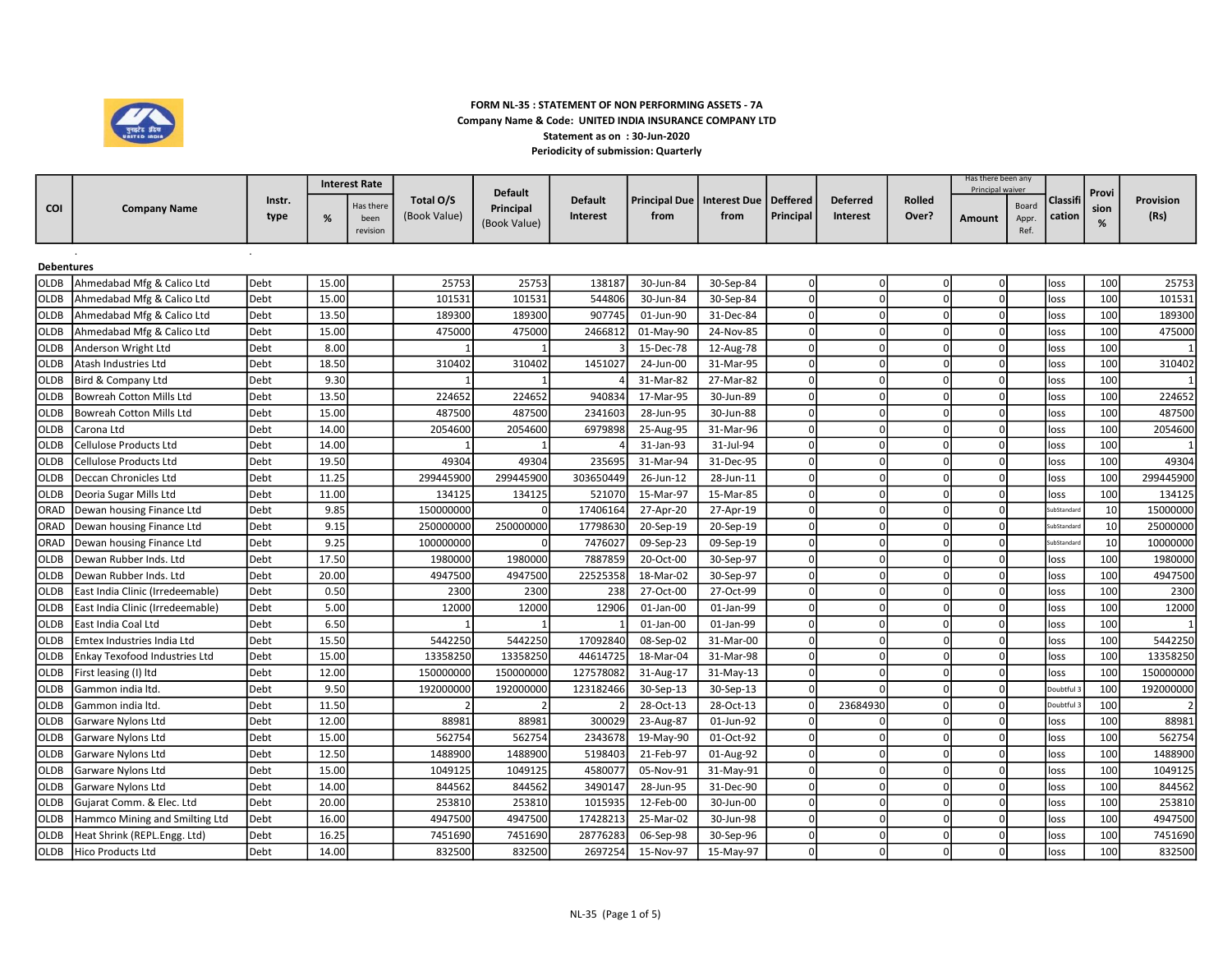|             |                                             |        | <b>Interest Rate</b> |           |              |                           |                |                                         |           |            |                 |                | Has there been any<br>Principal waiver |       |                    |           |           |
|-------------|---------------------------------------------|--------|----------------------|-----------|--------------|---------------------------|----------------|-----------------------------------------|-----------|------------|-----------------|----------------|----------------------------------------|-------|--------------------|-----------|-----------|
|             |                                             | Instr. |                      | Has there | Total O/S    | <b>Default</b>            | <b>Default</b> | Principal Due   Interest Due   Deffered |           |            | <b>Deferred</b> | <b>Rolled</b>  |                                        | Board | Classif            | Provi     | Provision |
| <b>COI</b>  | <b>Company Name</b>                         | type   | %                    | been      | (Book Value) | Principal<br>(Book Value) | Interest       | from                                    | from      | Principal  | Interest        | Over?          | Amount                                 | Appr. | cation             | sion<br>% | (Rs)      |
|             |                                             |        |                      | revision  |              |                           |                |                                         |           |            |                 |                |                                        | Ref.  |                    |           |           |
| <b>OLDB</b> | Hotline Teletube Company Ltd                | Debt   | 12.50                |           | 827075       | 827075                    | 1362407        | 01-May-07                               | 30-Apr-07 |            | $\Omega$        |                |                                        |       | loss               | 100       | 827075    |
| OLDB        | Incab Industries Ltd                        | Debt   | 14.00                |           | 4280000      | 4280000                   | 10531145       | 01-Apr-03                               | 07-Dec-02 |            | $\Omega$        |                |                                        |       | loss               | 100       | 4280000   |
| ORAD        | Infrastructure Leasing & Financial Ser      | Debt   | 7.90                 |           | 250000000    | $\Omega$                  | 33277397       | 24-Oct-21                               | 24-Oct-18 | $\Omega$   | $\Omega$        | $\overline{0}$ | n                                      |       | <b>SubStandard</b> | 10        | 25000000  |
| ORAD        | Infrastructure Leasing & Financial Se       | Debt   | 8.58                 |           | 200000000    | 200000000                 | 44286904       | 01-Dec-18                               | 01-Dec-17 | $\Omega$   | $\Omega$        | $\Omega$       |                                        |       | iubStandar         | 10        | 20000000  |
| ORAD        | Infrastructure Leasing & Financial Ser      | Debt   | 8.69                 |           | 100289201    | $\mathbf 0$               | 16117024       | 25-Aug-25                               | 25-Aug-18 | $\Omega$   | $\Omega$        | $\Omega$       | $\cap$                                 |       | <b>SubStandar</b>  | 10        | 10028920  |
| ORAD        | Infrastructure Leasing & Financial Ser Debt |        | 8.72                 |           | 150408271    | $\Omega$                  | 18900839       | 21-Jan-25                               | 21-Jan-19 |            | $\Omega$        | $\Omega$       |                                        |       | iubStandar         | 10        | 15040827  |
| ORAD        | Infrastructure Leasing & Financial Ser Debt |        | 8.75                 |           | 200000000    | $\mathbf 0$               | 37013699       | 20-May-20                               | 20-May-18 | $\Omega$   | $\Omega$        | $\Omega$       |                                        |       | <b>SubStandard</b> | 10        | 20000000  |
| ORAD        | Infrastructure Leasing & Financial Ser Debt |        | 8.75                 |           | 250000000    | $\Omega$                  | 42071918       | 29-Jul-20                               | 29-Jul-18 | $\Omega$   | $\Omega$        | $\Omega$       | $\Omega$                               |       | <b>SubStandard</b> | 10        | 25000000  |
| ORAD        | Infrastructure Leasing & Financial Ser Debt |        | 8.75                 |           | 199960000    | $\Omega$                  | 33554932       | 31-Jul-20                               | 31-Jul-18 | $\Omega$   | $\Omega$        | $\Omega$       |                                        |       | <b>SubStandar</b>  | 10        | 19996000  |
| ORAD        | nfrastructure Leasing & Financial Ser       | Debt   | 9.20                 |           | 49765000     | $\Omega$                  | 6949103        | 24-Dec-20                               | 24-Dec-18 | $\Omega$   | $\Omega$        | $\Omega$       |                                        |       | <b>SubStandar</b>  | 10        | 4976500   |
| ORAD        | Infrastructure Leasing & Financial Ser Debt |        | 9.50                 |           | 300239241    | $\Omega$                  | 54935555       | 28-Jul-24                               | 28-Jul-18 | $\Omega$   | $\Omega$        |                |                                        |       | iubStandard        | 10        | 30023924  |
| ORAD        | Infrastructure Leasing & Financial Ser      | Debt   | 9.55                 |           | 150000000    | $\Omega$                  | 26962397       | 13-Aug-24                               | 13-Aug-18 | $\Omega$   | $\Omega$        | $\Omega$       | n                                      |       | SubStandard        | 10        | 15000000  |
| ORAD        | Infrastructure Leasing & Financial Se       | Debt   | 9.95                 |           | 250000000    | $\Omega$                  | 34893151       | 04-Feb-21                               | 04-Feb-19 | $\Omega$   | $\Omega$        | $\Omega$       |                                        |       | <b>SubStandare</b> | 10        | 25000000  |
| ORAD        | Infrastructure Leasing & Financial Ser      | Debt   | 9.98                 |           | 150771993    | $\Omega$                  | 23621799       | 05-Dec-21                               | 05-Dec-18 | $\Omega$   | $\Omega$        | $\Omega$       |                                        |       | <b>uhStandar</b>   | 10        | 15077199  |
| ORAD        | L&FS Transportation Networks Ltd            | Debt   | 9.40                 |           | 400000000    | 400000000                 | 4718027        | 05-Apr-19                               | 30-Mar-19 |            | $\Omega$        |                |                                        |       | iubStandar         | 10        | 40000000  |
| ORAD        | L&FS Financial Services Ltd                 | Debt   | 10.30                |           | 100881370    | 0                         | 15657341       | 28-Dec-21                               | 28-Dec-18 | $\Omega$   | $\Omega$        | $\Omega$       |                                        |       | <b>SubStandard</b> | 10        | 10088137  |
| OLDB        | .K. Lakashmi Cement Ltd                     | Debt   | 9.00                 |           | 165596       | $\Omega$                  | 30256          | 20-Jul-20                               | 20-Jun-18 | $\Omega$   | $\Omega$        | $\Omega$       | O                                      |       | lloss              | 100       | 165596    |
| <b>OLDB</b> | layant Vitamins Ltd                         | Debt   | 15.00                |           | 33750        | 33750                     | 136785         | 20-Jun-98                               | 30-Jun-93 | $\Omega$   | $\Omega$        | $\Omega$       |                                        |       | loss               | 100       | 33750     |
| <b>OLDB</b> | layant Vitamins Ltd                         | Debt   | 14.00                |           | 1462500      | 1462500                   | 6043771        | 29-Jun-93                               | 31-Dec-90 |            | $\Omega$        |                |                                        |       | loss               | 100       | 1462500   |
| OLDB        | <b>Karnataka Ball Bearing Ltd</b>           | Debt   | 15.00                |           | 974117       | 974117                    | 4971598        | 09-May-93                               | 30-Jun-86 | C          | $\Omega$        |                |                                        |       | loss               | 100       | 974117    |
| <b>OLDB</b> | Laxmi Starch Ltd                            | Debt   | 13.50                |           | 240000       | 240000                    | 1005110        | 10-Jan-94                               | 30-Jun-89 | $\Omega$   | 0               | $\overline{0}$ | O                                      |       | loss               | 100       | 240000    |
| OLDB        | Machinery Manufacturing Corpn.              | Debt   | 15.00                |           | 508360       | 508360                    | 2632330        | 15-May-92                               | 31-Dec-85 | $\Omega$   | $\Omega$        |                |                                        |       | loss               | 100       | 508360    |
| <b>OLDB</b> | Mahendra Mills Ltd                          | Debt   | 13.50                |           | 18375        | 18375                     | 74473          | 08-Apr-90                               | 30-Jun-90 | $\Omega$   | $\Omega$        | $\Omega$       | $\Omega$                               |       | loss               | 100       | 18375     |
| <b>OLDB</b> | Mahendra Mills Ltd                          | Debt   | 15.00                |           | 111304       | 111304                    | 534625         | 21-Nov-90                               | 30-Jun-88 | $\sqrt{ }$ | $\Omega$        |                |                                        |       | loss               | 100       | 111304    |
| OLDB        | Maheswari Mills Ltd                         | Debt   | 13.50                |           | 5000         | 5000                      | 18066          | 09-Jun-90                               | 01-Oct-93 | $\Omega$   | $\Omega$        | $\Omega$       |                                        |       | loss               | 100       | 5000      |
| <b>OLDB</b> | Metal Box Co Of India                       | Debt   | 11.00                |           | 800000       | 800000                    | 2839868        | 31-Mar-88                               | 31-Mar-88 | $\Omega$   | $\Omega$        | $\Omega$       | O                                      |       | loss               | 100       | 800000    |
| <b>OLDB</b> | Metal Box Co Of India                       | Debt   | 11.00                |           | 1080851      | 1080851                   | 3896454        | 30-Jun-88                               | 30-Sep-87 | $\sqrt{ }$ | $\Omega$        | $\Omega$       |                                        |       | loss               | 100       | 1080851   |
| <b>OLDB</b> | <b>Model Mills</b>                          | Debt   | 7.75                 |           |              |                           |                | 06-Oct-97                               | 04-Oct-97 | $\Omega$   | $\Omega$        | $\Omega$       |                                        |       | loss               | 100       |           |
| <b>OLDB</b> | Modi Industries                             | Debt   | 12.50                |           | 171800       | 171800                    | 687671         | 20-Feb-95                               | 30-Jun-88 | $\Omega$   | $\Omega$        |                |                                        |       | loss               | 100       | 171800    |
| OLDB        | Modi Industries                             | Debt   | 15.00                |           | 400000       | 400000                    | 1921315        | 20-Aug-90                               | 30-Jun-88 | $\sqrt{ }$ | $\Omega$        | $\Omega$       | O                                      |       | loss               | 100       | 400000    |
| OLDB        | Nutan Mills Ltd                             | Debt   | 15.00                |           | 35806        | 35806                     | 171985         | 14-Jul-92                               | 30-Jun-88 | $\Omega$   | $\Omega$        | $\Omega$       |                                        |       | loss               | 100       | 35806     |
| <b>OLDB</b> | Overseas Cables Ltd                         | Debt   | 16.00                |           | 4947500      | 4947500                   | 17029159       | 27-Apr-04                               | 31-Dec-98 | $\Omega$   | $\Omega$        | $\Omega$       |                                        |       | loss               | 100       | 4947500   |
| <b>OLDB</b> | Parekh Platinum Ltd                         | Debt   | 15.50                |           | 10000000     | 10000000                  | 31407671       | 24-Apr-04                               | 31-Mar-00 | $\Omega$   | $\Omega$        | $\Omega$       |                                        |       | loss               | 100       | 10000000  |
| <b>OLDB</b> | Poysha Indl Co                              | Debt   | 14.00                |           | 73600        | 73600                     | 280975         | 12-Oct-95                               | 31-Mar-93 | $\Omega$   | $\Omega$        | $\Omega$       | n                                      |       | loss               | 100       | 73600     |
| <b>OLDB</b> | Precision Fastners                          | Debt   | 14.00                |           | 221360       | 221360                    | 674487         | 12-Apr-98                               | 30-Sep-98 | $\sqrt{ }$ | $\Omega$        | $\Omega$       |                                        |       | loss               | 100       | 221360    |
| <b>OLDB</b> | <b>Precision Fastners</b>                   | Debt   | 19.00                |           | 3149930      | 3149930                   | 13176546       | 21-Jun-04                               | 30-Jun-98 | $\Omega$   | $\mathbf 0$     | $\Omega$       | n                                      |       | loss               | 100       | 3149930   |
| <b>OLDB</b> | <b>Punjab Anand Batteries</b>               | Debt   | 13.50                |           | 411250       | 411250                    | 1861019        | 12-Apr-89                               | 31-Dec-86 |            | $\Omega$        |                |                                        |       | loss               | 100       | 411250    |
| OLDB        | Rathi Alloys & Steel Ltd                    | Debt   | 14.00                |           | 654006       | 654006                    | 2473899        | 09-Jan-99                               | 30-Jun-93 | C          | $\Omega$        | $\Omega$       |                                        |       | loss               | 100       | 654006    |
| ORAD        | Reliance Capital Ltd                        | Debt   | 10.75                |           | 250000000    | $\mathbf 0$               | 18407534       | 24-Oct-21                               | 24-Oct-19 | $\Omega$   | 0               | $\overline{0}$ | n                                      |       | <b>SubStandard</b> | 10        | 25000000  |
| ORAD        | Reliance Capital Ltd                        | Debt   | 10.60                |           | 200000000    | $\mathbf 0$               | 10861370       | 26-Dec-21                               | 26-Dec-19 | $\Omega$   | $\Omega$        |                |                                        |       | <b>uhStandar</b>   | 10        | 20000000  |
| ORAD        | Reliance Capital Ltd                        | Debt   | 10.60                |           | 250000000    | $\mathbf 0$               | 35067123       | 05-Mar-22                               | 05-Mar-19 | $\Omega$   | $\Omega$        | $\Omega$       |                                        |       | <b>SubStandar</b>  | 10        | 25000000  |
| ORAD        | Reliance Home Finance Ltd                   | Debt   | 10.40                |           | 200000000    | $\mathbf 0$               | 15956164       | 24-Sep-22                               | 24-Sep-19 | $\Omega$   | O               |                |                                        |       | <b>SubStandard</b> | 10        | 20000000  |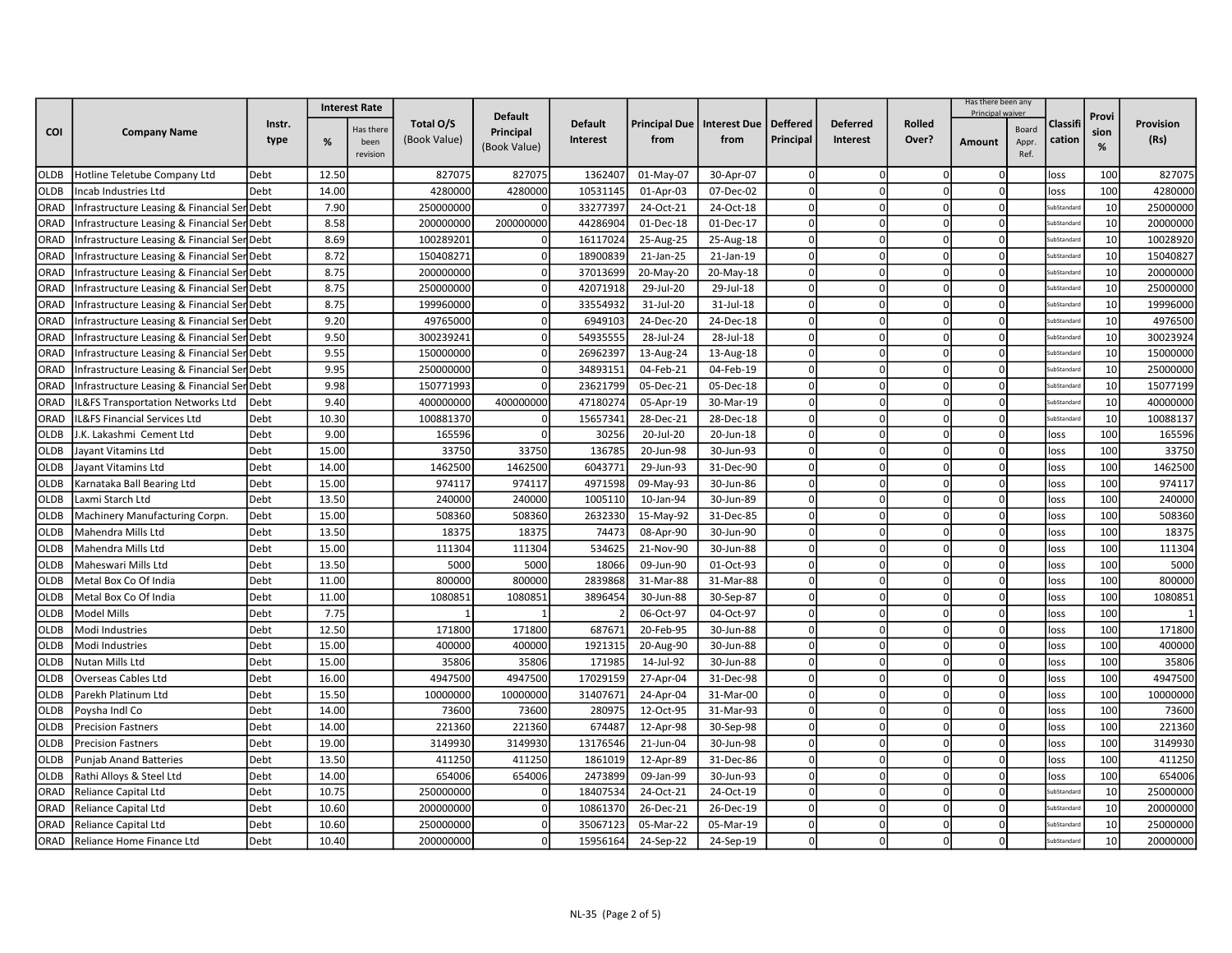|                  |                                                                   |             |       | <b>Interest Rate</b> |              |                |                |                              |           |                 |                 |               | Has there been any |               |             |       |            |
|------------------|-------------------------------------------------------------------|-------------|-------|----------------------|--------------|----------------|----------------|------------------------------|-----------|-----------------|-----------------|---------------|--------------------|---------------|-------------|-------|------------|
|                  |                                                                   | Instr.      |       |                      | Total O/S    | <b>Default</b> | <b>Default</b> | Principal Due   Interest Due |           | <b>Deffered</b> | <b>Deferred</b> | <b>Rolled</b> | Principal waiver   |               | Classif     | Provi | Provision  |
| COI              | <b>Company Name</b>                                               | type        |       | Has there            | (Book Value) | Principal      | Interest       | from                         | from      | Principal       | Interest        | Over?         |                    | Board         | cation      | sion  | (Rs)       |
|                  |                                                                   |             | %     | been<br>revision     |              | (Book Value)   |                |                              |           |                 |                 |               | Amount             | Appr.<br>Ref. |             | %     |            |
| ORAD             | Reliance Home Finance Ltd                                         | Debt        | 10.33 |                      | 200000000    |                | 14943123       | 10-Oct-22                    | 10-Oct-19 |                 | $\Omega$        | $\Omega$      |                    |               | ubStandar   | 10    | 20000000   |
| ORAD             | Reliance Home Finance Ltd                                         | Debt        | 9.52  |                      | 150000000    | $\mathbf 0$    | 13301918       | 26-Jul-23                    | 26-Jul-19 | $\Omega$        | $\Omega$        | 0l            | $\Omega$           |               | ubStandard  | 10    | 15000000   |
| ORAD             | Reliance Home Finance Ltd                                         | Debt        | 9.80  |                      | 149999987    | $\Omega$       | 16592875       | 15-May-24                    | 15-May-19 | $\Omega$        | $\mathbf 0$     | 0l            | $\Omega$           |               | iubStandard | 10    | 14999999   |
| ORAD             | Reliance Home Finance Ltd                                         | Debt        | 9.50  |                      | 100000000    | $\mathbf{0}$   | 10072603       | 09-Jun-25                    | 09-Jun-19 |                 | $\Omega$        | $\Omega$      |                    |               | ubStandar   | 10    | 10000000   |
| ORAD             | Reliance Home Finance Ltd                                         | Debt        | 9.50  |                      | 99750000     | $\Omega$       | 9943572        | 13-Jun-25                    | 13-Jun-19 | $\Omega$        | $\Omega$        | 0             | $\Omega$           |               | ubStandar   | 10    | 9975000    |
| ORAD             | Reliance Home Finance Ltd                                         | Debt        | 8.80  |                      | 250000000    |                | 11934247       | 15-Dec-20                    | 15-Dec-19 |                 | $\Omega$        | $\Omega$      | O                  |               | ubStandar   | 10    | 25000000   |
| <b>OLDB</b>      | Remington Rand Of India                                           | Debt        | 15.00 |                      | 718250       | 718250         | 2991560        | 25-Nov-93                    | 30-Sep-92 |                 |                 | $\Omega$      |                    |               | loss        | 100   | 718250     |
| <b>OLDB</b>      | Sahu Minerals & Properties                                        | Debt        | 7.75  |                      |              |                |                | 20-Jun-98                    | 18-Jun-98 | $\Omega$        |                 | 0l            | $\Omega$           |               | loss        | 100   |            |
| <b>OLDB</b>      | Shree Maheshwar Hydel 2031                                        | Debt        | 0.00  |                      |              | $\mathcal{I}$  |                | 15-Apr-01                    | 15-Apr-01 | $\Omega$        | 16493410        | 0l            | $\Omega$           |               | Doubtful    | 100   |            |
| <b>OLDB</b>      | Secals Ltd                                                        | Debt        | 20.00 |                      | 1000000      | 1000000        | 4702466        | 13-Nov-96                    | 31-Dec-96 | $\Omega$        | $\Omega$        | 0l            | $\Omega$           |               | loss        | 100   | 1000000    |
| <b>OLDB</b>      | Secals Ltd                                                        | Debt        | 22.00 |                      | 4484500      | 4484500        | 23197028       | 26-Nov-03                    | 31-Dec-96 | $\Omega$        | $\Omega$        | $\Omega$      | $\Omega$           |               | loss        | 100   | 4484500    |
| <b>OLDB</b>      | <b>Shree Synthetics</b>                                           | Debt        | 12.50 |                      | 646800       | 646800         | 1860879        | 27-Dec-98                    | 30-Jun-97 | $\Omega$        | $\Omega$        | 0l            | $\Omega$           |               | loss        | 100   | 646800     |
| OLDB             | Shree Synthetics                                                  | Debt        | 18.50 |                      | 660853       | 660853         | 2805563        | 25-Jan-96                    | 25-Jul-97 |                 | $\Omega$        | $\Omega$      |                    |               | loss        | 100   | 660853     |
| <b>OLDB</b>      | Shree Vallabh Glass                                               | Debt        | 13.50 |                      | 28500        | 28500          | 140523         | 01-Aug-89                    | 31-Dec-83 | C               | $\Omega$        | 0l            | $\Omega$           |               | loss        | 100   | 28500      |
| <b>OLDB</b>      | SIV Industries Ltd                                                | Debt        | 17.50 |                      | 391112       | 391112         | 1335326        | 22-Aug-00                    | 31-Dec-00 | $\Omega$        | $\Omega$        | 0l            | $\Omega$           |               | loss        | 100   | 391112     |
| <b>OLDB</b>      | SIV Industries Ltd                                                | Debt        | 17.50 |                      | 1712715      | 1712715        | 5847514        | 14-Feb-00                    | 31-Dec-00 | $\Omega$        | $\mathbf 0$     | 0l            | $\Omega$           |               | loss        | 100   | 1712715    |
| <b>OLDB</b>      | SIV Industries Ltd                                                | Debt        | 15.00 |                      | 2485549      | 2485549        | 7367780        | 18-Feb-00                    | 30-Sep-00 | $\Omega$        | $\Omega$        | $\Omega$      | $\Omega$           |               | loss        | 100   | 2485549    |
| <b>OLDB</b>      | SIV Industries Ltd                                                | Debt        | 15.00 |                      | 16706191     | 16706191       | 49521269       | 23-Apr-00                    | 30-Sep-00 |                 |                 | 0l            | U                  |               | loss        | 100   | 16706191   |
| <b>OLDB</b>      | <b>Standard Motors Ltd</b>                                        | Debt        | 0.00  |                      |              |                |                | 31-Mar-00                    | 31-Mar-03 |                 | 1070473         | 0l            | <sub>n</sub>       |               | loss        | 100   |            |
| OLDB             | Synthetics & Chemicals                                            | Debt        | 12.50 |                      | 306520       | 306520         | 948952         | 21-Aug-95                    | 30-Sep-95 | $\Omega$        |                 | $\Omega$      |                    |               | loss        | 100   | 306520     |
| <b>OLDB</b>      | Synthetics & Chemicals                                            | Debt        | 14.00 |                      | 4800000      | 4800000        | 16980427       | 12-Aug-96                    | 31-Mar-95 | $\Omega$        | $\Omega$        | 0             | $\Omega$           |               | loss        | 100   | 4800000    |
| <b>OLDB</b>      | The Pharmaceutical Prod I Ltd                                     | Debt        | 18.50 |                      | 26000        | 26000          | 60158          | 30-Apr-08                    | 31-Dec-07 | $\Omega$        | $\mathbf 0$     | 0l            | $\Omega$           |               | loss        | 100   | 26000      |
| <b>OLDB</b>      | Travancore Rayons Ltd                                             | Debt        | 15.00 |                      | 234553       | 234553         | 1249621        | 01-Jul-85                    | 01-Jan-85 | $\Omega$        | $\Omega$        | 0l            | $\Omega$           |               | loss        | 100   | 234553     |
| ORAD             | Yea Bank                                                          | Debt        | 9.50  |                      | 100000000    |                | 4945205        | 23-Dec-21                    | 23-Dec-19 | $\Omega$        | $\Omega$        | 0l            | $\Omega$           |               | loss        | 100   | 100000000  |
| <b>OLDB</b>      | Western Paques Ltd                                                | Debt        | 18.00 |                      | 6926500      | 6926500        | 29942975       | 12-Dec-99                    | 30-Jun-96 |                 |                 | οl            | $\Omega$           |               | loss        | 100   | 6926500    |
|                  |                                                                   |             |       |                      | 5962525485   | 1610294827     | 1621745182     |                              |           |                 | 41248813        |               | 0                  |               |             |       | 1370666929 |
|                  |                                                                   |             |       |                      |              |                |                |                              |           |                 |                 |               |                    |               |             |       |            |
|                  | <b>Debenture Taxable - PSU</b><br>OTLW Hindustan Photo Films 1995 | Taxable     | 13.00 |                      | 8364000      | 8364000        | 36995691       | 30-Jun-95                    | 30-Jun-86 | $\Omega$        | $\overline{0}$  | 0             | οI                 |               |             | 100   | 8364000    |
|                  |                                                                   |             |       |                      | 8364000      | 8364000        | 36995691       |                              |           |                 | $\Omega$        |               | 0                  |               | loss        |       | 8364000    |
|                  |                                                                   |             |       |                      |              |                |                |                              |           |                 |                 |               |                    |               |             |       |            |
| <b>Term Loan</b> |                                                                   |             |       |                      |              |                |                |                              |           |                 |                 |               |                    |               |             |       |            |
| <b>OTLW</b>      | Deepak Insulated Cables                                           | Term Loan   | 12.00 |                      | 313638       | 313638         | 1280571        | 01-Apr-97                    | 30-Jun-86 | $\overline{0}$  | $\Omega$        | 0l            | $\Omega$           |               | loss        | 100   | 313638     |
| <b>OTLW</b>      | Fine Salt Works Ltd                                               | Term Loan   | 18.00 |                      | 5009445      | 5009445        | 19815168       | 15-Jul-98                    | 15-Jul-98 | $\Omega$        | $\Omega$        | $\Omega$      | $\Omega$           |               | loss        | 100   | 5009445    |
| <b>OTLW</b>      | Ganga Asbestos Cement Ltd                                         | Term Loan   | 16.49 |                      | 1895194      | 1895194        | 8364338        | 01-Oct-93                    | 01-Oct-93 | $\Omega$        | $\Omega$        | 0l            | $\Omega$           |               | loss        | 100   | 1895194    |
| <b>OTLW</b>      | Gypsum Fibres India Ltd                                           | Term Loan   | 16.00 |                      | 700000       | 700000         | 2941764        | 01-Apr-94                    | 01-Apr-94 |                 |                 | $\Omega$      |                    |               | loss        | 100   | 700000     |
| <b>OTLW</b>      | Hotline Cpt Ltd                                                   | <b>FITL</b> | 12.50 |                      |              | 650463         |                | 01-Mar-06                    | 01-Mar-06 | 0               | 650463          | $\Omega$      |                    |               | loss        | 100   |            |
| <b>OTLW</b>      | Hotline Cpt Ltd                                                   | Term Loan   | 12.50 |                      | 1927419      | 1927418        | 3455493        | 01-Mar-06                    | 01-Mar-06 | $\Omega$        |                 | 0l            | $\Omega$           |               | loss        | 100   | 1927419    |
| <b>OTLW</b>      | Hyderabad Allwyn                                                  | FITL        | 13.65 |                      | $\Omega$     | 372752         | $\Omega$       | 01-Apr-94                    | 01-Apr-94 | $\Omega$        | 372752          | 0l            | $\Omega$           |               | loss        | 100   | 0          |
| <b>OTLW</b>      | Hyderabad Allwyn                                                  | FITL        | 13.92 |                      | $\Omega$     | 632297         |                | 01-Apr-94                    | 01-Apr-94 | $\Omega$        | 632297          | 0l            | $\Omega$           |               | loss        | 100   |            |
| <b>OTLW</b>      | Hyderabad Allwyn                                                  | Term Loan   | 13.65 |                      | 2500002      | 2500000        | 8963196        | 01-Apr-94                    | 01-Apr-94 | $\Omega$        | $\Omega$        | $\Omega$      | $\Omega$           |               | loss        | 100   | 2500002    |
| <b>OTLW</b>      | Machinery Manufacturing Co                                        | Term Loan   | 13.25 |                      | 432408       | 432408         | 161961         | 01-Oct-92                    | 31-Mar-92 | $\Omega$        | $\Omega$        | 0             | O                  |               | loss        | 100   | 432408     |
| <b>OTLW</b>      | Machinery Manufacturing Co                                        | Term Loan   | 14.44 |                      | 1047677      | 1047677        | 4276587        | 01-Mar-93                    | 31-Mar-92 |                 |                 |               |                    |               | loss        | 100   | 1047677    |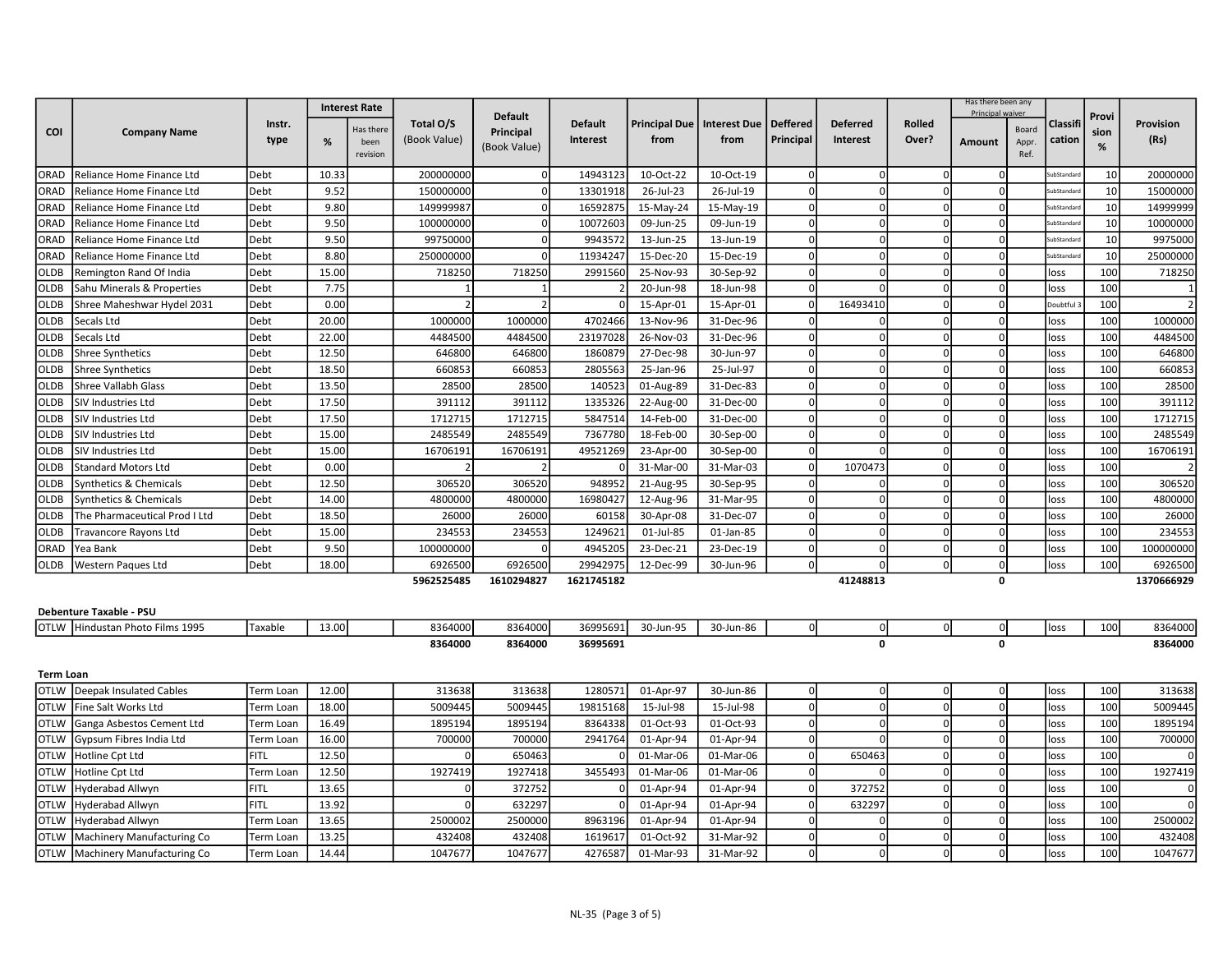|                    |                                | <b>Interest Rate</b> |       |                   |              |                  |                 |                              |           |                 |                 | Has there been any |                  |                |          |       |           |
|--------------------|--------------------------------|----------------------|-------|-------------------|--------------|------------------|-----------------|------------------------------|-----------|-----------------|-----------------|--------------------|------------------|----------------|----------|-------|-----------|
|                    |                                | Instr.               |       |                   | Total O/S    | <b>Default</b>   | <b>Default</b>  | Principal Due   Interest Due |           | <b>Deffered</b> | <b>Deferred</b> | <b>Rolled</b>      | Principal waiver |                | Classifi | Provi | Provision |
| <b>COI</b>         | <b>Company Name</b>            | type                 | %     | Has there<br>been | (Book Value) | <b>Principal</b> | <b>Interest</b> | from                         | from      | Principal       | <b>Interest</b> | Over?              | Amount           | Board<br>Appr. | cation   | sion  | (Rs)      |
|                    |                                |                      |       | revision          |              | (Book Value)     |                 |                              |           |                 |                 |                    |                  | Ref.           |          | %     |           |
| OTLW               | Modi Carpets Ltd               | FITL                 | 15.00 |                   | $\Omega$     | 143253           | $\Omega$        | 01-Oct-94                    | 01-Oct-94 | $\Omega$        | 143253          | -01                | n                |                | loss     | 100   |           |
| <b>OTLW</b>        | Modi Carpets Ltd               | Term Loan            | 12.00 |                   | 762338       | 762337           | 2356940         | 01-Oct-94                    | 01-Oct-94 |                 |                 | $\Omega$           | n                |                | loss     | 100   | 762338    |
| <b>OTLW</b>        | Modi Industries                | <b>FITL</b>          | 0.00  |                   |              | 17243            |                 | 30-Sep-05                    | 30-Jun-97 | $\Omega$        | 17243           | $\Omega$           |                  |                | loss     | 100   |           |
| <b>OTLW</b>        | Modi Industries                | Term Loan            | 14.00 |                   | 1850001      | 1850000          | 6025124         | 01-Apr-97                    | 01-Apr-97 | $\Omega$        | $\Omega$        | $\Omega$           | $\Omega$         |                | loss     | 100   | 1850001   |
| <b>OTLW</b>        | Mysore Paper Mill              | Term Loan            | 0.00  |                   | 5034         | 5034             |                 | 30-Sep-05                    | 30-Sep-05 | $\Omega$        | $\Omega$        | $\Omega$           | $\Omega$         |                | loss     | 100   | 5034      |
| <b>OTLW</b>        | <b>Mysore Paper Mill</b>       | Term Loan            | 0.00  |                   | 8110         | 8110             |                 | 30-Sep-05                    | 30-Sep-05 | $\Omega$        | $\Omega$        | 0                  | $\Omega$         |                | loss     | 100   | 8110      |
| <b>OTLW</b>        | Paper and Pulp Conversion      | <b>FITL</b>          | 7.00  |                   |              | 277157           | $\sqrt{ }$      | 01-Apr-94                    | 01-Apr-94 | $\Omega$        | 277157          | $\Omega$           | $\Omega$         |                | loss     | 100   | $\Omega$  |
| <b>OTLW</b>        | Paper and Pulp Conversion      | <b>FITL</b>          | 7.00  |                   |              | 84169            | $\sqrt{ }$      | 01-Apr-94                    | 01-Apr-94 | $\Omega$        | 84169           | $\Omega$           | $\Omega$         |                | loss     | 100   |           |
| <b>OTLW</b>        | Paper and Pulp Conversion      | Term Loan            | 15.00 |                   | 600002       | 600000           | 2363926         | 01-Apr-94                    | 01-Apr-94 | $\Omega$        | $\Omega$        | $\overline{0}$     | O                |                | loss     | 100   | 600002    |
| <b>OTLW</b>        | Petrofiles Coop                | Term Loan            | 18.62 |                   | 2067150      | 2067150          | 9819780         | 01-Jan-95                    | 01-Jan-95 | $\Omega$        | $\Omega$        | $\Omega$           |                  |                | loss     | 100   | 2067150   |
| <b>OTLW</b>        | Petrofiles Coop                | Term Loan            | 19.50 |                   | 1550365      | 1550365          | 7712917         | 01-Jan-95                    | 01-Jan-95 | $\Omega$        | $\Omega$        | $\Omega$           | n                |                | loss     | 100   | 1550365   |
| <b>OTLW</b>        | Rajender Steels Ltd            | Term Loan            | 19.50 |                   | 3020078      | 3020078          | 13699943        | 01-Apr-97                    | 01-Apr-97 | $\Omega$        | $\Omega$        | $\Omega$           | $\Omega$         |                | loss     | 100   | 3020078   |
| <b>OTLW</b>        | Sahakeil Ltd                   | <b>FITL</b>          | 7.22  |                   |              | 693939           |                 | 01-Apr-97                    | 01-Apr-97 |                 | 693939          | $\Omega$           |                  |                | loss     | 100   |           |
| <b>OTLW</b>        | Sahakeil Ltd                   | Term Loan            | 13.40 |                   | 200000       | 200000           | 623449          | 01-Apr-97                    | 01-Apr-97 | $\Omega$        | $\Omega$        | $\Omega$           | ŋ                |                | loss     | 100   | 200000    |
| <b>OTLW</b>        | Sahakeil Ltd                   | Term Loan            | 13.40 |                   | 1100000      | 1100000          | 3428968         | 01-Apr-97                    | 01-Apr-97 | $\Omega$        | $\Omega$        | $\Omega$           | $\Omega$         |                | loss     | 100   | 1100000   |
| <b>OTLW</b>        | Sahakeil Ltd                   | Term Loan            | 15.00 |                   | 900001       | 900001           | 3140510         | 01-Apr-97                    | 01-Apr-97 |                 |                 | $\Omega$           |                  |                | loss     | 100   | 900001    |
| <b>OTLW</b>        | Samrat Bicycles Ltd            | Term Loan            | 15.00 |                   | 1600000      | 1600000          | 7264438         | 01-Apr-90                    | 01-Apr-90 | $\Omega$        | $\Omega$        | $\Omega$           | n                |                | loss     | 100   | 1600000   |
| <b>OTLW</b>        | Sanghi Polyesters              | Term Loan            | 14.00 |                   | 811000       | 811000           | 2683899         | 15-Nov-96                    | 15-Nov-96 | $\Omega$        | $\Omega$        | $\Omega$           | n                |                | loss     | 100   | 811000    |
| <b>OTLW</b>        | Seshasayee Inds Ltd            | Term Loan            | 15.00 |                   | 2025449      | 2025449          | 7067707         | 01-Apr-97                    | 01-Apr-97 |                 | $\Omega$        | $\Omega$           |                  |                | loss     | 100   | 2025449   |
| <b>ILWC</b>        | Shree Maheswar Hydel           | Term Loan            | 9.00  |                   | 29523000     | 29523000         | 38982493        | 01-Nov-05                    | 01-Nov-05 | $\Omega$        |                 | $\overline{0}$     | U                |                | Doubtfu  | 100   | 29523000  |
| <b>OTLW</b>        | <b>Shree Vallabh Glass</b>     | <b>FITL</b>          | 10.00 |                   |              | 2514784          |                 | 01-Apr-92                    | 01-Apr-92 | $\Omega$        | 2514784         | $\Omega$           | $\Omega$         |                | loss     | 100   |           |
| <b>OTLW</b>        | <b>Shree Vallabh Glass</b>     | <b>FITL</b>          | 18.50 |                   |              | 508728           |                 | 01-Apr-92                    | 01-Apr-92 |                 | 508728          | $\Omega$           |                  |                | loss     | 100   |           |
| <b>OTLW</b>        | <b>Shree Vallabh Glass</b>     | Term Loan            | 13.01 |                   | 943910       | 943910           | 3471111         | 01-Apr-92                    | 01-Apr-92 | $\Omega$        | $\Omega$        | $\overline{0}$     | O                |                | loss     | 100   | 943910    |
| <b>OTLW</b>        | <b>Shree Vallabh Glass</b>     | Term Loan            | 13.01 |                   | 1089629      | 1089627          | 4013965         | 01-Apr-92                    | 14-Mar-92 | $\Omega$        |                 | n                  | ŋ                |                | loss     | 100   | 1089629   |
| <b>OTLW</b>        | Shree Vindhya Paper            | <b>FITL</b>          | 0.00  |                   |              | 2139088          |                 | 30-Sep-05                    | 30-Sep-05 |                 | 2139088         | 0                  |                  |                | loss     | 100   |           |
| <b>OTLW</b>        | Shree Vindhya Paper            | <b>FITL</b>          | 5.00  |                   |              | 2300171          |                 | 01-Apr-06                    | 01-Apr-06 | $\Omega$        | 2300171         | 0                  | O                |                | loss     | 100   |           |
| <b>OTLW</b>        | Shree Vindhya Paper            | Term Loan            | 10.25 |                   | 2942523      | 2942521          | 4300195         | 01-Apr-06                    | 01-Apr-06 | $\Omega$        | $\Omega$        | $\Omega$           | $\Omega$         |                | loss     | 100   | 2942523   |
| <b>OTLW</b>        | Shri Ambuja Petrochem          | <b>FITL</b>          | 12.00 |                   |              | 40834            |                 | 01-Apr-96                    | 01-Apr-96 | $\Omega$        | 40834           | $\Omega$           |                  |                | loss     | 100   |           |
| <b>OTLW</b>        | Shri Ambuja Petrochem          | Term Loan            | 15.00 |                   | 59200:       | 592000           | 2154559         | 01-Apr-96                    | 01-Apr-96 | $\Omega$        | $\Omega$        | 0                  |                  |                | loss     | 100   | 592001    |
| <b>OTLW</b>        | <b>SIV Industries</b>          | Term Loan            | 17.55 |                   | 18000000     | 18000000         | 64287814        | 28-Feb-00                    | 28-Feb-00 | $\Omega$        | $\Omega$        | $\Omega$           | U                |                | loss     | 100   | 18000000  |
| <b>OTLW</b>        | <b>Standard Motor Products</b> | <b>FITL</b>          | 0.00  |                   |              | 399754           |                 | 30-Sep-05                    | 31-Dec-92 | $\Omega$        | 399754          | $\Omega$           | $\Omega$         |                | loss     | 100   |           |
| <b>OTLW</b>        | <b>Standard Motor Products</b> | <b>FITL</b>          | 0.00  |                   |              | 287077           |                 | 30-Sep-05                    | 31-Dec-92 | $\Omega$        | 287077          | $\overline{0}$     | O                |                | loss     | 100   |           |
| <b>OTLW</b>        | <b>Standard Motor Products</b> | Term Loan            | 12.76 |                   | 2300002      | 2300000          | 8148298         | 01-Oct-92                    | 01-Oct-92 | $\Omega$        |                 | -ol                | O                |                | loss     | 100   | 2300002   |
| <b>OTLW</b>        | SWIL                           | <b>FITL</b>          | 0.00  |                   |              | 1523746          |                 | 30-Sep-05                    | 30-Sep-05 | $\Omega$        | 1523746         | $\Omega$           | $\Omega$         |                | Doubtfu  | 100   |           |
| <b>OTLW</b>        | SWIL                           | Term Loan            | 9.50  |                   | 2831735      | 2831736          | 3566473         | 01-Apr-07                    | 01-Apr-07 | $\Omega$        | $\Omega$        | $\overline{0}$     | $\Omega$         |                | Doubtfu  | 100   | 2831735   |
| <b>OTLW</b>        | SWIL                           | <b>Term Loan</b>     | 9.50  |                   | 4322122      | 4322122          | 5443565         | 01-Apr-07                    | 01-Apr-07 | $\Omega$        |                 | 0                  | O                |                | Doubtfu  | 100   | 4322122   |
|                    |                                |                      |       |                   | 92870233     | 105455675        | 251272807       |                              |           |                 | 12585455        |                    | 0                |                |          |       | 92870233  |
|                    |                                |                      |       |                   |              |                  |                 |                              |           |                 |                 |                    |                  |                |          |       |           |
| <b>Bridge Loan</b> |                                |                      |       |                   |              |                  |                 |                              |           |                 |                 |                    |                  |                |          |       |           |
|                    | OTLW Seshasayee Inds Ltd       | BL                   | 16.00 |                   | 400000       | 400000           | 1488833         |                              | 01-Apr-97 | $\Omega$        | <sub>0</sub>    | 0l                 | οI               |                | loss     | 100   | 400000    |
|                    |                                |                      |       |                   | 400000       | 400000           | 1488833         |                              |           |                 | $\Omega$        |                    | O                |                |          |       | 400000    |